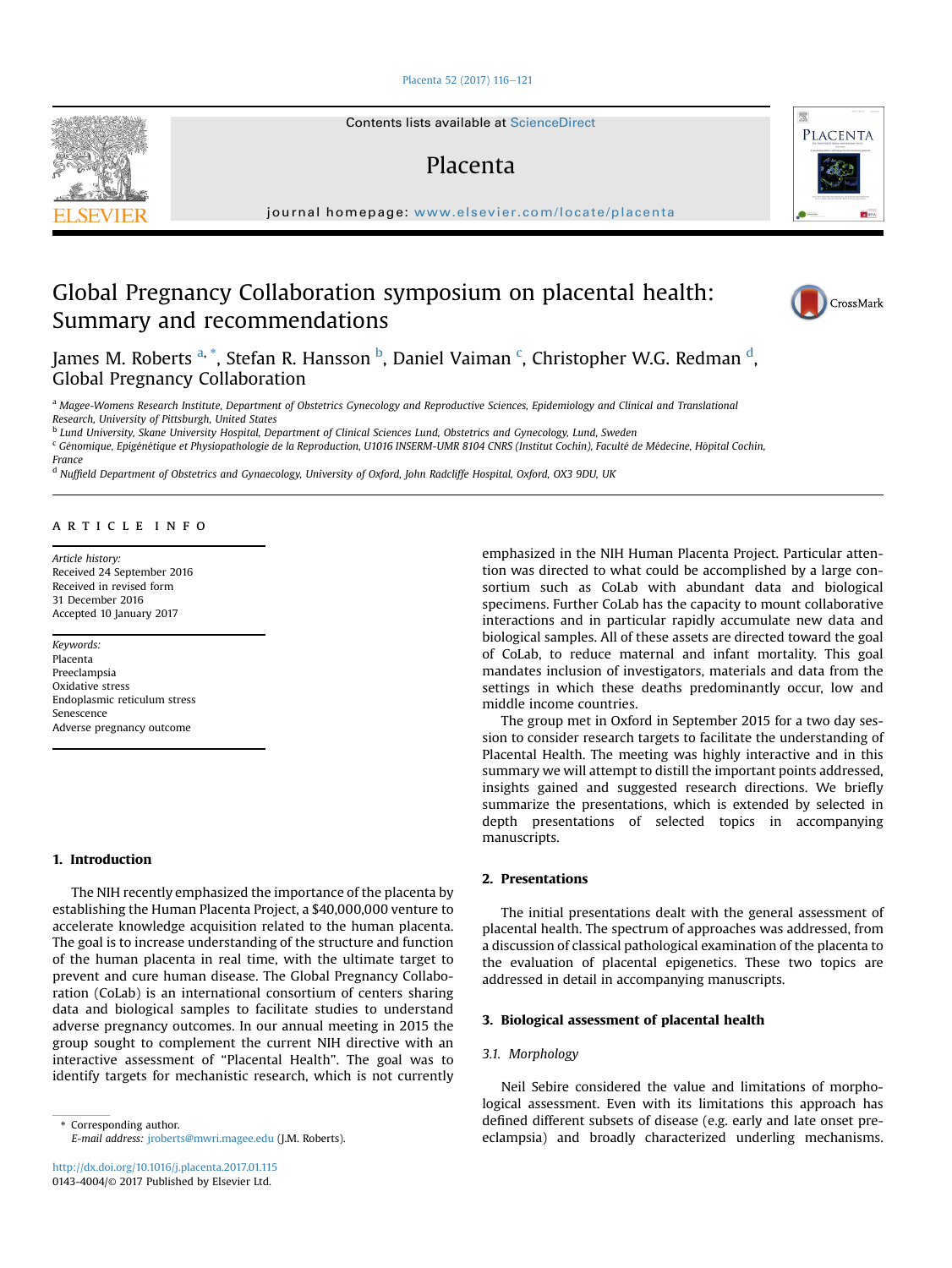However, the potential value of this approach is limited by collection strategies and examinations directed by clinical considerations and by methodological issues. With clinical assessments, samples are evaluated with knowledge of the clinical indications for the examination, which results in substantial bias. Also the examination of reasonable numbers of truly normal placentas is mandatory for determining the meaning of findings in pathological settings. Clinically, what are considered as "normal" are very often placentas sent to pathology for a cause other than the one being investigated. This shortcoming is, of course, nearly insurmountable for controls for preterm delivery. Further, the frequency of lesions in the normal setting is under estimated because of the limited numbers of even these so called "normal" placentas that are examined. Methodologically, it is well established that there are appropriate approaches to obtain placentas necessary for examinations, both morphological evaluation and specialized evaluation, which are rarely realized with materials obtained clinically. Further, any placental sample is a very limited representation of the entire placenta and there are important differences in the site on the surface or the depth in the parenchyma that are never addressed in clinical care (or in many clinical studies). Thus, it is clear that research to understand the placenta with current but also with future strategies demands samples carefully collected with welldefined clinical diagnoses and appropriate controls and examination with the pathologist blinded to clinical outcome. Further recommendations are detailed later in this presentation and in Dr. Sebire's manuscript.

#### 3.2. Epigenetic assessment

Daniel Vaiman in an accompanying presentation and manuscript examined one of the newest approaches to understanding placental health. He reviewed the current information on the effect of epigenetic modifications upon several aspects of placental function. For many years the mechanism of genetic regulation was addressed primarily as variants in sequence. Now is evident that non-transcriptional regulation, which has the potential to be regulated by environmental factors, is a major regulator with effects that can span generations. Approaches to this regulation involve histone modification, methylation and gene silencing by miRNAs. Histone regulation is difficult and expensive to study. Methylation is readily assessed but the relationship to gene expression whether increased or decreased is not always obvious. This has directed attention to miRNAs as a more easily measured and interpretable mechanism of epigenetic regulation. There is increasing evidence of the regulatory involvement of miRNA at multiple steps of placental development and function. The other cited mechanisms are also involved. Dr. Vaiman details regulation of immunity, invasion, proliferation and vasodilation by miRNAs. He also presents mechanisms by which these miRNA can be environmentally regulated and the established roles for certain specific miRNAs. It appears certain miRNA are associated with adverse pregnancy outcomes such as preeclampsia. This provides regulatory insights and potentially targets for therapy. The effects of miRNA are not only local but these molecules can also be found in the circulation indicating systemic effects. The presence of these miRNAs in the circulation suggests these may serve as potential biomarkers for adverse outcomes. He concludes with the potential role of using miRNA as therapeutic agents directed at modifying syncytial function.

#### 3.3. Real time structure function studies

The next section addressed real time, structure function studies of placental health. The topics included an overview of the topic by Les Myatt, an in depth assessment of the potential of placental microvesicles by Dionne Tannetta and a brief description of CoLab's first efforts to use "big data" to address placental health by Annetine Staff.

Les Myatt began by addressing the rationale/importance of assessing placental health across gestation as a real-time indicator of normal fetal/placental growth and development. However, he also emphasized the long range implications of placental health for the health of the offspring in adulthood because of its impact on developmental programming. In reviewing the determinants of placental function he considered evaluation of these functions as markers of placental health. Factors considered were integrity of the placental barrier (physical and immune), uteroplacental and fetal-placental blood flows, and those affecting transport including placental size, in particular syncytiotrophoblast surface area, and expression of transporters. In addition, the synthetic function of the placenta both for fetal needs and fetal-maternal communications provides targets for assessment of placental health. He discussed monitoring techniques currently available for evaluating these functions, pointing out that the imaging technologies being emphasized in the NIH Human Placenta Project can accomplish some but not all of these goals. Basic science studies of the past 20 years have revealed the vast range of steroids and peptides produced by the placenta, however their utility for assessment of placental health has scarcely been investigated. He suggested that a useful strategy might be to consider revisiting older assessments of placental metabolic functions. As an example he reviewed the elegant pathway of placental estrogen production with the final product, estriol, dependent on maternal precursor and combined fetal and placental metabolism. Estriol concentrations in urine and maternal blood were used  $40-50$  years ago as a measure of fetal well-being before losing favor. He pointed out that applying current measurement techniques and evaluations of intermediate metabolism in this and other pathways might provide useful insights especially when coupled with greater awareness of the different clinical phenotypes underlying obstetric conditions.

While the recent explosion of interest in measurement of placental peptides such as PlGF, PAPP-A and CRH has not yielded clinically useful predictors of preeclampsia, it has provided evidence that these and other placental products may reflect placental health. The physical placental assessments to complement these will likely proceed rapidly because of the emphasis on these in the NIH placental project. He briefly reviewed the strengths and weakness of current technologies. The major imaging resource, sonography, effectively measures size, shape and anomalous implantation and can determine relative changes in blood flow. It cannot measure absolute blood flow or identify and evaluate what are perhaps the most important placental vessels, those in the terminal villi. Newer technology, MRI and PET, have the potential to measure perfusion and transport. Emerging technologies with great potential make use of non-invasive sampling of the placenta in real time coupled with cutting edge molecular and single cell techniques. One approach is sampling trophoblast cells shed into cervical mucous and another measuring placental components released into the maternal circulation as microvesicles. The potential of both of these is being closely examined in the NIH Human Placenta Project.

Nonetheless there are obstacles to success even as technology improves. Dr. Myatt pointed out the lack of large longitudinal studies supported by comprehensive and accurate clinical data. Such data is necessary for accurate phenotyping and to identify and control for confounding factors such as fetal sex, ethnicity, and environmental influences.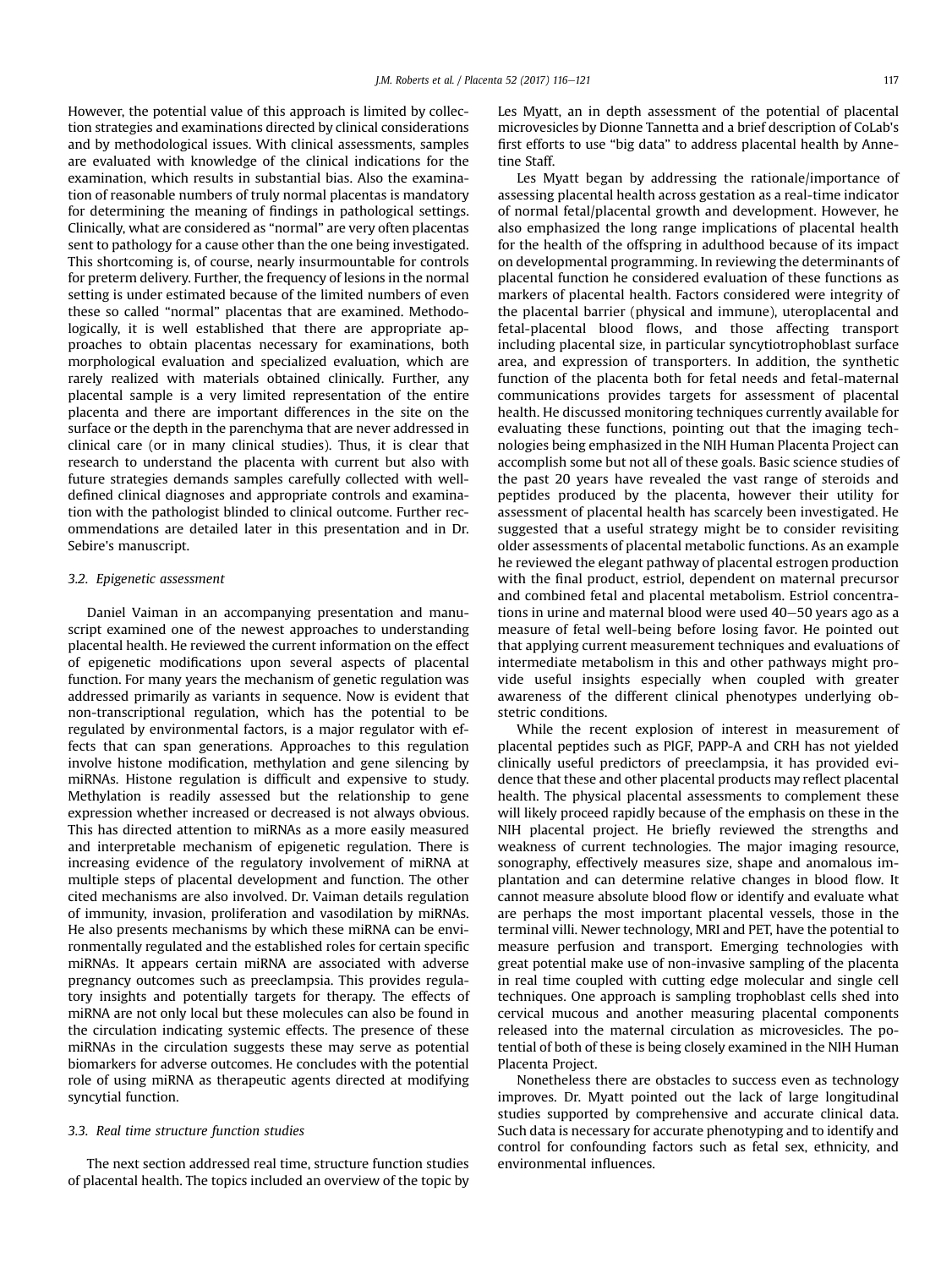#### 3.4. Placental microvesicles

Dionne Tannetta addressed the huge potential of studying placental fragments, syncytiotrophoblast extracellular vesicles (STBEV), as "circulating placental biopsies". This is one of the potential areas being examined in the NIH placental project but also one in which CoLab with its extensive serum/plasma samples might be especially helpful. It is useful as a technique to serially and minimally invasively evaluate placental heath. These vesicles can be demonstrated from 6 weeks of gestation. The vesicles come from the entire surface of the syncytiotrophoblast rather than a small area as is obtained from a placental biopsy. The components of the vesicle that can be studied are the surface of the vesicle in general (e.g. evidence of oxidative stress) or specifically (antigen expression), materials bound to the vesicle (e.g. angiogenic and antiangiogenic factors) and materials within the vesicle, including proteins and RNA. The phospholipid bilayer protects low abundance biomarkers and those with a short half life making them much more amenable to study than soluble factors in blood. The vesicles are biologically active and serve as modifiers of immune function and endothelium and platelets with qualitative and quantitative changes in the presence of inflammation or placental vascular malperfusion. The changes with normal pregnancy and differences with "disease" can be evaluated longitudinally and repetitively to provide insights into normal physiological progression and the evolving natural history of disease. There are, however, still important questions to be answered as to turnover, routes of egress from the circulation and recognition of subtypes of STBEV. Also current techniques of separation and isolation by differential centrifugation are not practical because of the low abundance of STBEV.

Many of the challenges to be addressed have been explored with similar studies of microvesicles in association with cancer. Microvesicles appear to be involved in disease progression and metastasis. They are proposed as useful for screening, early diagnosis, prediction, prognosis and monitoring disease. This field is currently far ahead of efforts with STBEV and should provide insights into solutions to the challenges presented. These are discussed in detail in Dr. Tannetta's manuscript.

### 3.5. Big data

Annetine Staff presented an overview of an effort by CoLab to use big data to assess placental health. The hypothesis to be tested was that the angiogenic factor, PlGF, represents a marker for syncytiotrophoblast stress with associated placentally associated pregnancy complications rather than being solely a preeclampsia marker. In this study she and her colleagues invited investigators with published studies of angiogenic factors that had well characterized patient data to share their data. They studied 16,516 pregnancies from 23 cohorts. Two major challenges were encountered. The first was that the data was generated from several analytical platforms resulting in similar patterns but otherwise markedly disparate data. It was possible to combine these data with mathematical modeling such that the predictive power was at least as good as the individual data sets.

The second problem that was actually more difficult to resolve was the merging of outcome and demographic data from the different cohorts. Data from each of these cohorts was stored with different codes, formats and data fields that were extremely difficult to translate and combine. This stimulated an ongoing CoLab project, which will soon come to fruition, to prepare a state of art database with appropriate data fields in a common format that will be made available to investigators at either a nominal usage fee or gratis if funding of the project is not adequate (e.g. studies in low and middle outcome countries). We believe this will facilitate future data sharing (<https://pregnancycolab.tghn.org/about/>).

This study clearly demonstrates that merged biomarker data from multiple studies can improve statistical power sufficiently to address pathophysiology and possible subtypes of disease. It also illustrates challenges that must and can be overcome.

#### 4. Placental stress and senescence

#### 4.1. Cellular senescence

Lynn Cox introduced this topic with a presentation about cellular senescence. In the accompanying manuscript Dr. Cox presents an in depth discussion of cellular senescence, its genesis, effects and roles in normal physiology and pathophysiology. With senescence, which is essentially irreversible cell cycle arrest, there are characteristic morphological changes accompanied by altered gene expression. There is increased expression of genes that increase resistance to apoptosis as well as those that increase inflammatory activation. Dr. Cox details how cellular senescence may be necessary for some normal functions including wound healing, tissue remodeling and surveillance for malignancy but that premature senescence that can be activated by reactive oxygen species can lead to pathological changes.

With regard to pregnancy she points out that the process of syncytialization, mandatory to achieve a placental surface area sufficient for adequate nutrient and oxygen delivery, results in cellular senescence, which when it involves the maternal decidua, leads to the release of mediators which could contribute to the normal onset of labor. However, if this process were activated precociously the result could be premature labor. Syncytiotrophoblast or decidual senescence could be activated by the generation of reactive oxygen species secondary to the abnormal implantation accompanying preterm birth, preeclampsia, fetal growth restriction and stillbirth.

She outlines possible therapeutic interventions and encourages increased consideration of the implications of this process that has had little attention in reproductive studies.

#### 4.2. Endoplasmic reticulum and mitochondrial stress

Graham Burton and Andrew Murray presented discussions of endoplasmic reticulum (ER) and mitochondrial stress at the conference. For the purposes of the Proceedings they merged their topics into a single attached manuscript, "Mitochondrial - Endoplasmic Reticulum Interactions in the Trophoblast: Stress and Senescence." They propose that endoplasmic reticulum and mitochondrial stress are inextricably linked functionally and structurally. The two organelles are physically connected through mitochondrial associated ER membrane (MAM) in a manner similar to synapses, with calcium exchange between the organelles linking their activities bidirectionally. As a result, mitochondrial and ER stress are closely interlinked, and each is unlikely to occur in isolation.

Oxidative stress, long associated with adverse pregnancy outcomes, is closely linked to mitochondrial stress. Not only do mitochondria contribute significantly to the generation of reactive oxygen species (ROS) that leads to oxidative stress, but ROS can also damage mitochondrial and other proteins. This can result in misfolding and loss of function, with disruption of energy generation subsequently further increasing ROS production. These events also influence endoplasmic reticulum function with the potential for a catastrophic feed-forward reaction. In the accompanying manuscript Drs. Burton and Murray provide an elegant overview of these phenomena, their consequences and potential protective mechanisms to prevent the catastrophe.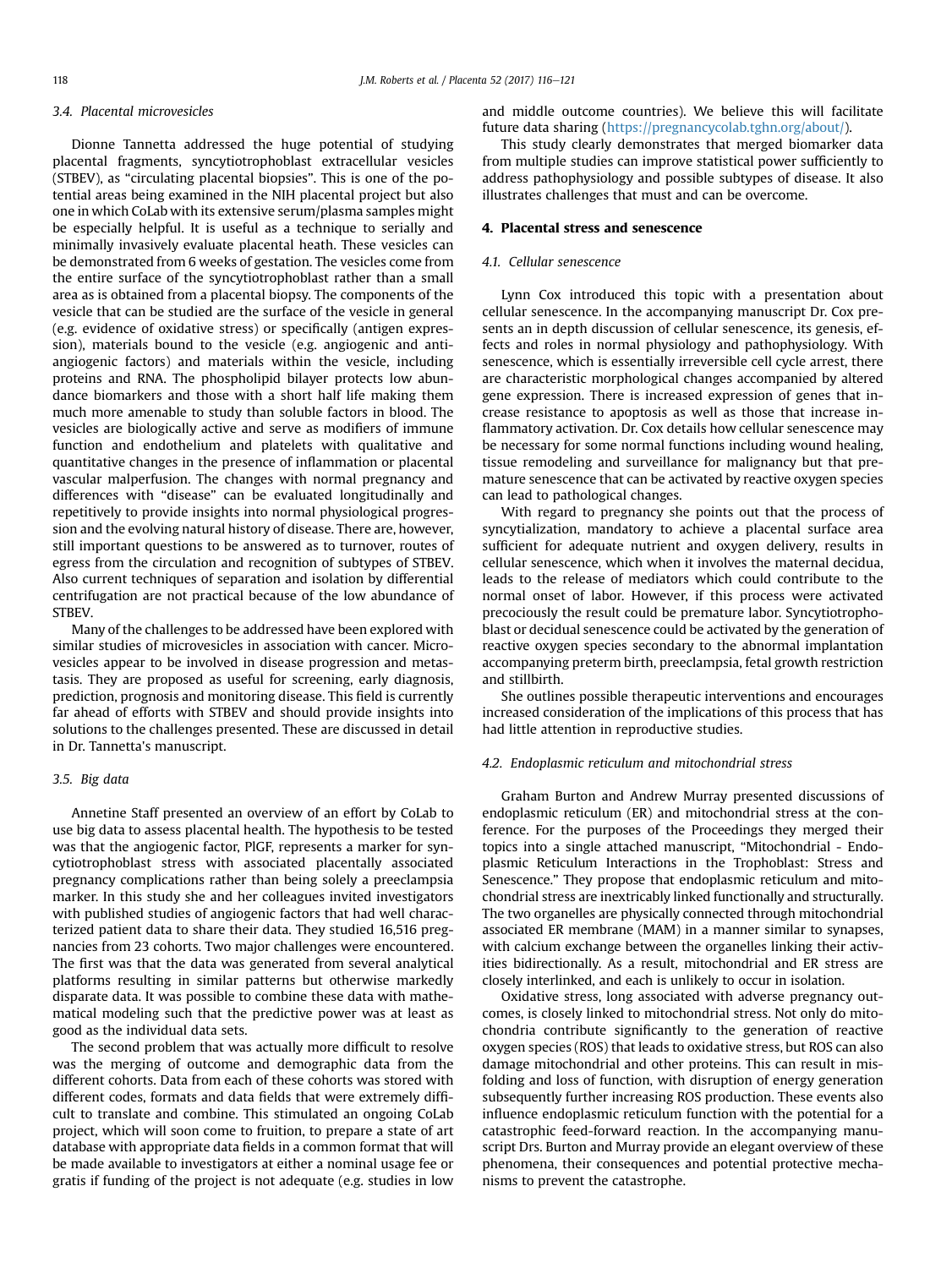The authors discuss the unfolded protein response (UPR), which occurs similarly but with different mechanistic components in ER and mitochondria. The UPR is activated in response to cellular insults that result in misfolded and unfolded proteins exceeding the compartments folding capacity with potentially devastating consequences. One of the outcomes of the UPR is the selective cessation of non-essential protein synthesis in order to reduce further accumulation of unfolded proteins, and an increased synthesis of molecules that facilitate protein folding. In addition, some components of this response have been co-opted to serve other cellular functions resulting in diverse effects of the UPR.

The effect of endoplasmic reticulum and mitochondrial stress through the UPR on placental physiology and development is not always pathological. At low activity UPR may regulate cellular functional and homeostatic activities, including stem cell differentiation and antibody formation. Genetically knocking out components of the UPR response pathway results in abnormal placental structure in mice. However, with extensive activation there is resulting pathology. As the authors point out the boundary between physiology and pathology is blurred with these labels being at different ends of a spectrum.

Oxidative stress, ER stress and mitochondrial stress result in placental senescence characterized by cytological and metabolic changes and the release of proinflammatory cytokines and proteases. It is suggested that with advancing gestation and fetal and placental growth, the mismatch between maternal perfusion and fetal demands increases theses stresses leading to placental senescence. This progression may be accentuated and lead to disease in a setting of an excessive mismatch between maternal perfusion and fetal demands. These processes affect not only placental cells but also immune cells and the adjacent decidua. It is proposed that preeclampsia may be an exaggeration/acceleration of normal placental aging. The manuscript details the dangers of apoptosis in this setting and the protective mechanisms against these stresses.

#### 4.3. Placental mitochondrial stress with obesity

Les Myatt reviewed the rising incidence of obesity in women of reproductive age and its linkage to adverse outcomes during pregnancy but also to programming of offspring for obesity, insulin resistance and cardiovascular disease in later life. Obesity is also a comorbid condition for gestational diabetes, a condition again associated with programming of the offspring. Further increasing maternal adiposity dramatically increases the risk for stillbirth. Dr. Myatt pointed out that one quarter of stillbirths, particularly those occurring in late gestation, are unexplained. He then described the "Director's" role of the placenta in gestation, controlling maternal metabolism and fetal growth and differentiation, and the pivotal role of mitochondria in placenta, being involved in steroid synthesis, calcium homeostasis, production of reactive oxygen species and amino acid transport in addition to their acknowledged role in ATP generation. He outlined the relationship of obesity to mitochondrial dysfunction in many tissues and presented his work showing an increase in placental oxidative stress and decrease in trophoblast mitochondrial respiration and ATP generation with increasing maternal adiposity. This difference is further exacerbated with gestational diabetes, however compensatory placental hypertrophy and increased glycolysis occur to perhaps compensate for the decreased oxidative metabolism and maintain pregnancy. He explained that despite this dramatic decrease in placental respiration and altered metabolism with obesity or gestational diabetes these pregnancies generally went to term with good fetal outcomes, suggesting there may still be enough placental reserve to support the fetus, but pointed out that the offspring may have been

programmed for adult disease. He further offered the suggestion that in some instances the reserve might be exceeded or the placenta suffer another insult, which might then be associated with stillbirth towards term, the time when the majority of the unexplained stillbirths occur.

#### 4.4. Term preeclampsia as a response to syncytiotrophoblast stress

Chris Redman considered the role of placental stress/senescence in adverse outcomes of later pregnancy. He presented an overview of the pregnancy problems that increase at term and post-term, including unexplained stillbirths, preeclampsia and eclampsia. Beyond term, acidemia and hypoxemia are more common in newborns even in the absence of labor. Before the widespread use of induction 40 years ago to prevent pregnancies from going beyond term, dysmaturity (fetal growth restriction at term) was more evident than now and seen as a dangerous clinical problem, labeled the Postmaturity Syndrome.

Placental histology at term changes and in apparently healthy women, resembles the pathology of preeclampsia, with increased intervillus fibrin, focal syncytial necrosis, microvillus loss and evidence of endoplasmic reticulum stress. Syncytial knots, which are a common feature of preeclampsia, increase with gestational age in apparently normal pregnancies. Previously these were categorized as a physiological marker of placental maturity. However, syncytial knots can be induced in placental explants by hypoxia or oxidative stress. Dr. Redman proposes they should be seen as markers of syncytiotrophoblast stress, intrinsic to changes imposed by increasing growth of the placenta in the constrained space of the uterus.

Circulating syncytiotrophoblast biomarkers give a different view of the same problem if they are interpreted for what they are, rather than for what clinicians would like them to be. Professor Redman and colleagues re-interpret them as markers of syncytiotrophoblast stress, usually hypoxic in origin. In studies in vitro, and in response to known stressors such as preeclampsia, s-Flt-1 and placental growth factor behave respectively as positive and negative stress markers of syncytiotrophoblast. In normal pregnancies, after 30 weeks, the observed changes in these factors (increasing s-Flt and decreasing PlGF) parallel ex vivo measurements of uteroplacental oxygenation that indicate increasing hypoxemia in both the umbilical vessels and intervillus blood. The reciprocally changing concentration of s-Flt and PlGF also correlate with reduced placental expression of the transcription factor GCM1 (glial cell missing-1) and syncytin-1, which promote syncytialization and are significantly reduced in hypoxia and with preeclampsia.

Professor Redman proposes that at and beyond term, placental growth compresses the villous tree such that perfusion of the intervillus space becomes limiting. The ensuing syncytiotrophoblast stress stimulates release of other syncytiotrophoblast stress proteins (e.g. activin A, inhibin A, corticotrophin releasing factor and leptin), all of which increase at term and increase further in preeclampsia. The eventual pregnancy outcome depends on the timing of spontaneous or indicated delivery. Women destined to develop preeclampsia may be classified as normal simply because delivery comes a few days earlier than the signs of preeclampsia. In other words the end of pregnancy is a race between a normal outcome and placental senescence leading to pathology including preeclampsia, late onset fetal growth restriction or stillbirth. He urges, similar to the recommendations of Dr. Cox, that this phenomenon of syncytiotrophoblast stress/senescence be considered and studied as the origin of pregnancy, especially late pregnancy, abnormalities.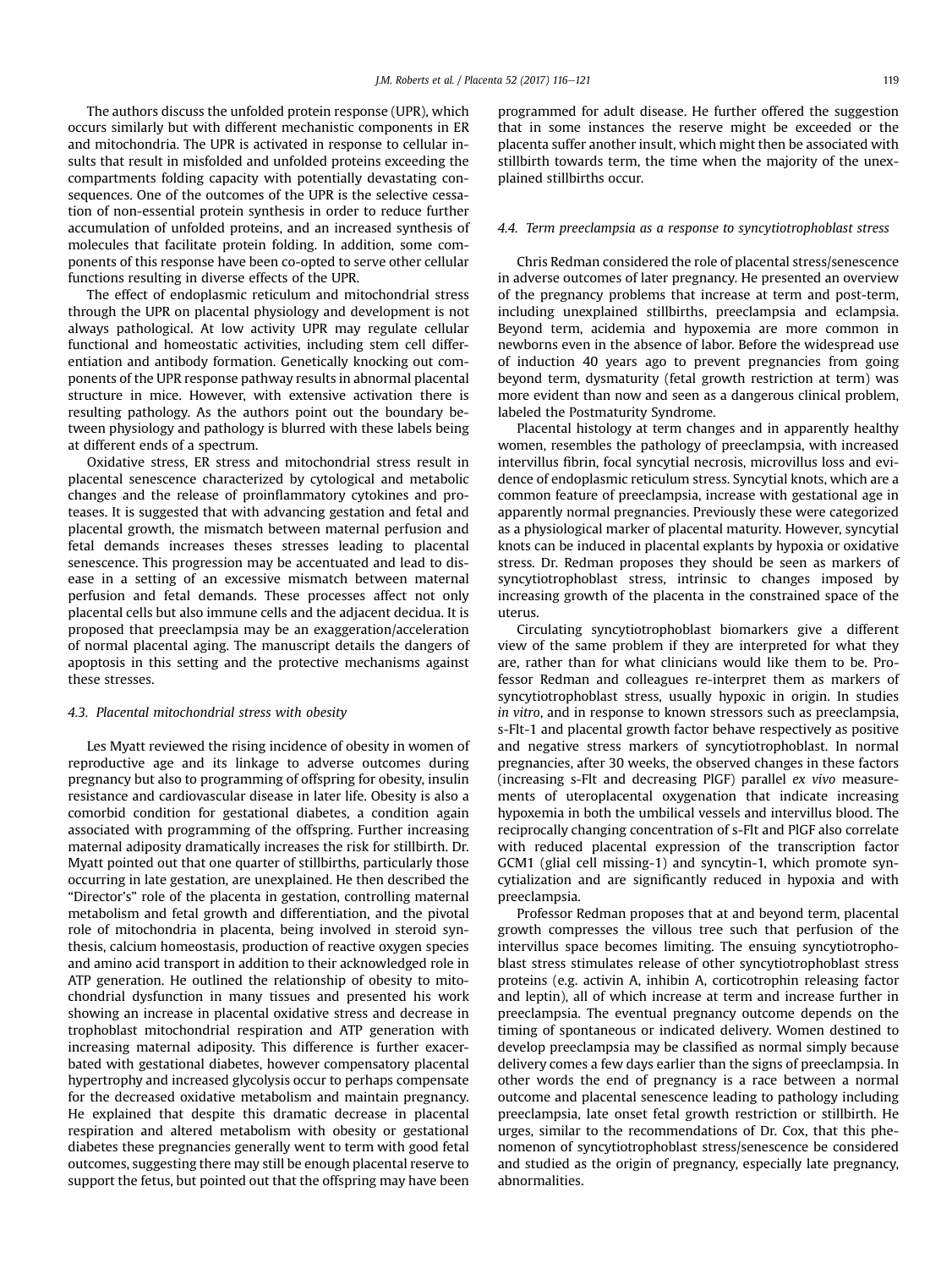#### 5. Immunological influences on placental health

## 5.1. Regulation of trophoblast invasion

Ashley Moffett summarized the role of the uterine immune system in regulating placentation. Normal pregnancy occurs when the placental trophoblast cells invade sufficiently to transform the spiral arteries so that they are converted to high conductance vessels right until the end of gestation. Both under- and overinvasion of trophoblast result in pregnancy disorders: deficient invasion is the underlying problem in the Great Obstetric Syndromes (preeclampsia, growth restriction, stillbirth and preterm labor) while over-invasion results in placenta increta/percreta. There is evidence that the immune system subtly determines the depth of invasion. Her group developed this hypothesis because the site where the placenta implants into the uterus is the boundary between two genetically different individuals. The decidua basalis is densely populated by a unique type of lymphocyte, uterine Natural Killer (uNK) cells that can recognize and respond to paternally-derived HLA-C molecules using Killer Immunoglobulinlike receptors (KIR). KIR and HLA are the most highly polymorphic gene families in humans, defining an individual as self. This means that particular combinations of maternal KIR and fetal (paternal) HLA-C genotypes characterize each pregnancy. Certain combinations are associated with an increased risk of preeclampsia where the signal to the uNK cell is strongly inhibitory. In contrast, in pregnancies with large babies the maternal KIR/fetal HLA-C combinations would give a more activating signal to uNK. Research on these interactions will increase understanding of both the diseases of underperfusion and overperfusion including reduced and excessive fetal growth.

## 6. Summary

Fig. 1 illustrates factors involved in normal and abnormal placental functional development. The important pathological functional changes in the placenta are largely due to aberrations in normal processes dictating normal placental development. These can be present in excess (e.g. oxidative, endoplasmic reticulum or mitochondrial stress) or inappropriately timed leading to premature senescence. The excessive or untimely expression of these signals is influenced by the several processes described in the Workshop. These include environmental factors, such as obesity, poor diet, etc. The challenge is to identify the full range of these abnormalities with improved and innovative placental assessment directed at mechanisms to eventually guide therapy.

## 7. Recommendations

The following recommendations are based upon the material presented at the meeting and subsequent discussions. Recommendations are for the research community at large and where appropriate stress the role of large data and biobanks such as CoLab.

It is apparent that advances in the understanding of processes associated with placental health and dysfunction and the ability to assess these phenomena have increased rapidly. It is likely that continuing efforts to understand and detect these processes will greatly augment the largely observational efforts of the NIH Human Placenta Project.

1. Mechanistic studies of placental health are a necessary complement to even state of the art observational studies.

There are several general considerations to improve placental research that are common to all of these research strategies. Studies to understand placental health can rarely obtain adequate demographic and clinically relevant data, samples or appropriate controls relying on materials collected for clinical purposes. Neal Sebire elegantly describes this for morphological studies but the same arguments are pertinent for functional studies.



Fig. 1. Factors involved in normal and abnormal placental functional development. The important functional changes in the placenta are largely due to premature senescence, that is, an acceleration of normal processes that lead to placental stress. The excessive or untimely expression of these signals is influenced by the several processes described in the Workshop that comprise environmental factors, such as poor diet, obesity, smoking etc. resulting in excessive oxidative, endoplasmic reticulum or mitochondrial stress. The challenge is to identify the full range of these abnormalities with improved and innovative placental assessment directed at mechanisms to eventually guide therapy.